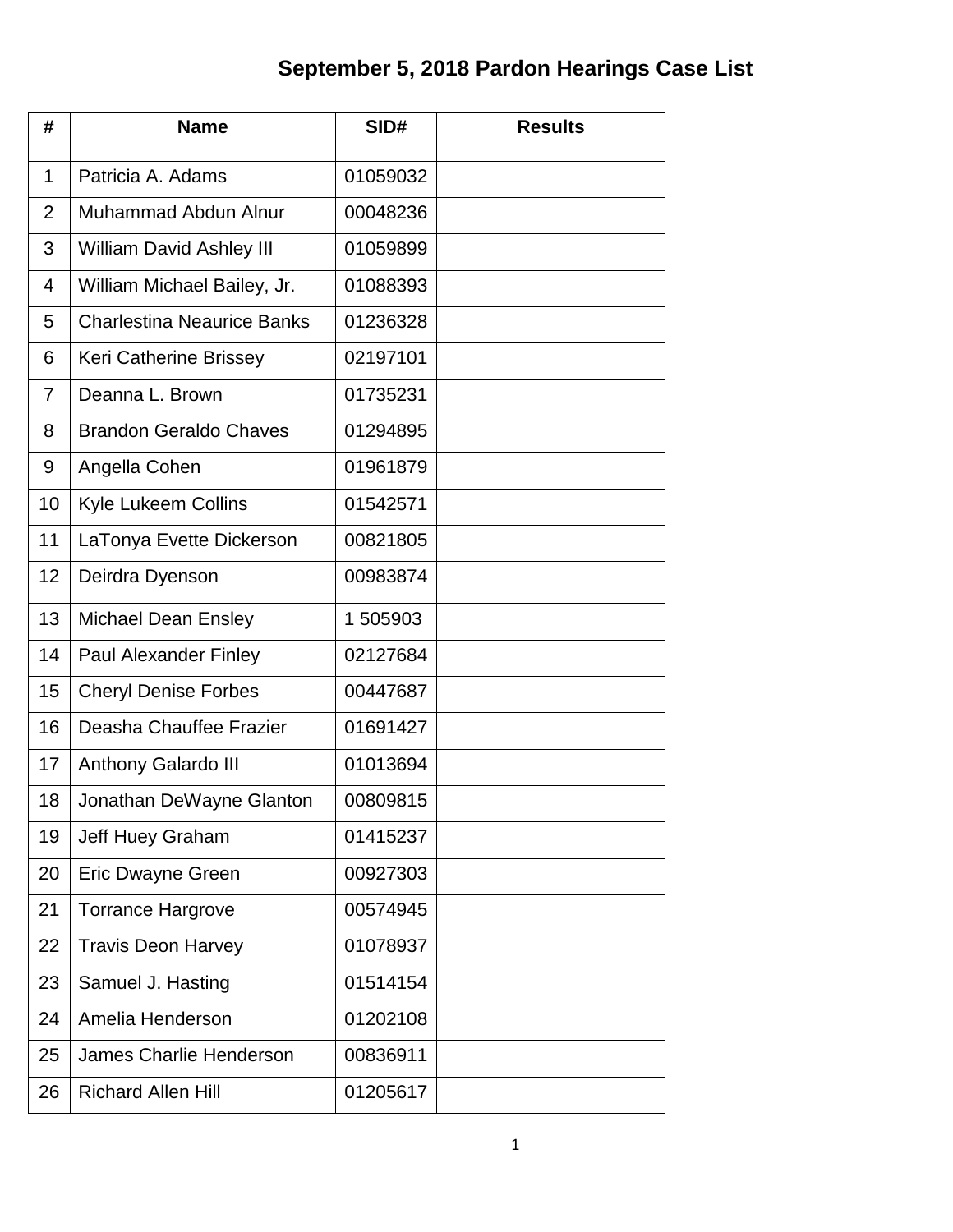| 27 | <b>Charles Adam Hunter</b>      | 00604029 |  |
|----|---------------------------------|----------|--|
| 28 | <b>Michael Jenkins</b>          | 01926610 |  |
| 29 | Rex L. Jordan                   | 00479895 |  |
| 30 | Roberta King                    | 01982259 |  |
| 31 | <b>Rufina Elizabeth Lane</b>    | 01380308 |  |
| 32 | Quana M. Leon                   | 01374976 |  |
| 33 | <b>Peter Mastro</b>             | 00755613 |  |
| 34 | <b>James Rembert Mayes III</b>  | 00213089 |  |
| 35 | <b>Carlton Derrell McFadden</b> | 01982102 |  |
| 36 | Jonathan Lee Murphy             | 01104403 |  |
| 37 | Qawiyy Ryhim Nasheed            | 00779990 |  |
| 38 | Dominique La'Trice Nelson       | 01200627 |  |
| 39 | John B. Norwood IV              | 01507575 |  |
| 40 | <b>Elizabeth Hadley Owens</b>   | 01477238 |  |
| 41 | Timothy J. Pacheco              | 01382592 |  |
| 42 | <b>Larry Matthew Palmer II</b>  | 00519993 |  |
| 43 | <b>Mehul Ramesh Patel</b>       | 01232940 |  |
| 44 | <b>Stephanie Teresa Peoples</b> | 01225937 |  |
| 45 | <b>James Herbert Pepper III</b> | 00449352 |  |
| 46 | <b>Robert Stanley Pollock</b>   | 00493275 |  |
| 47 | <b>Kelvin Wayne Powers</b>      | 01870580 |  |
| 48 | Jacqueline D. Priester          | 01777187 |  |
| 49 | <b>Grant Taylor Rhodes</b>      | 01668650 |  |
| 50 | <b>William Justin Robinson</b>  | 01254318 |  |
| 51 | Michelle Anne Ryan              | 01246323 |  |
| 52 | China Bajee Shaik               | 02096300 |  |
| 53 | Joanna Simons                   | 01251500 |  |